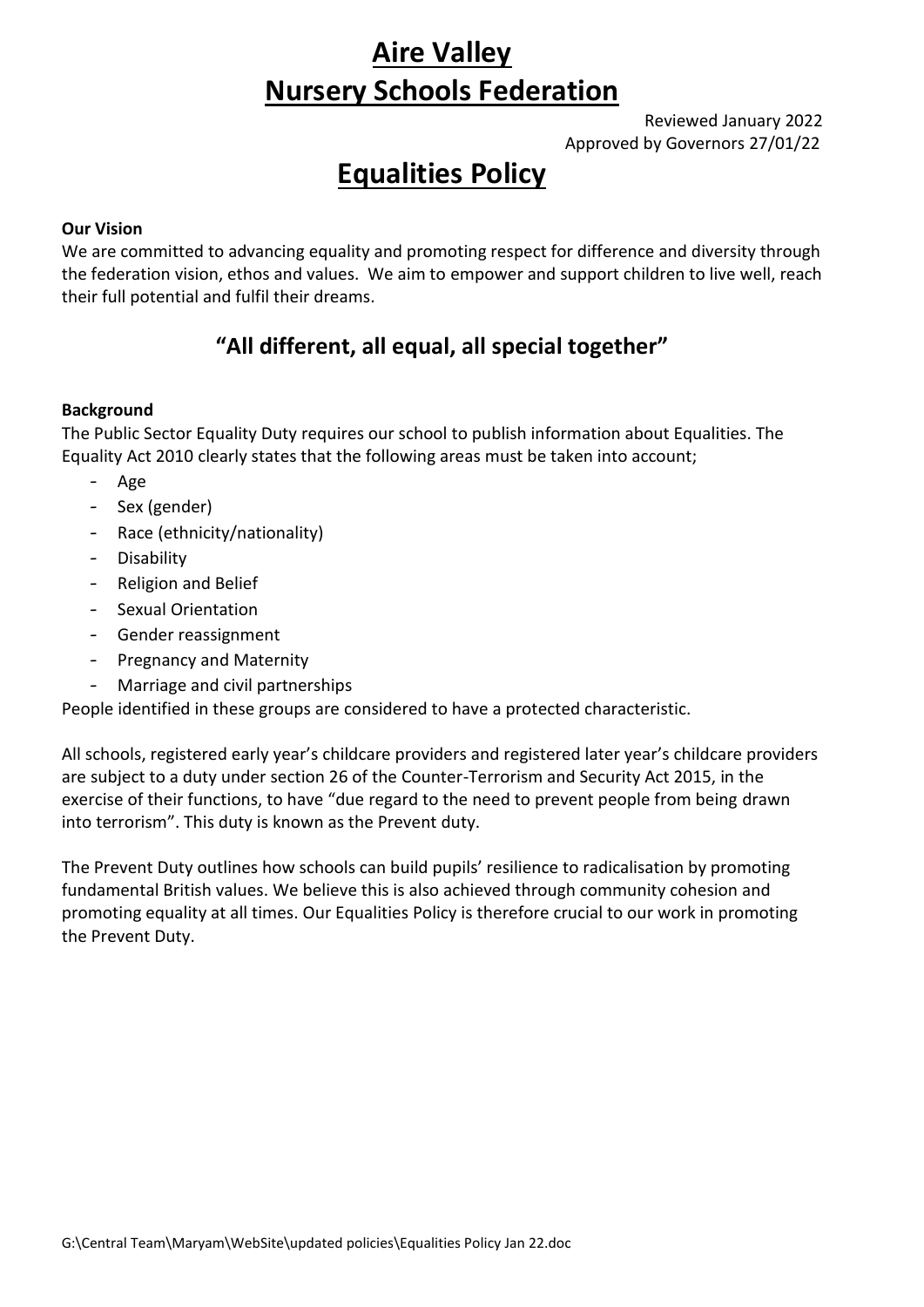## **Our Aims and Intentions**

The information we publish and analyse must be clearly linked to the three aims of the Public Sector Equality Duty. These are known as the **General Duties**, which are the things that schools aim to achieve.

The three aims of the Public Sector Equality Duty are to:

- 1. Eliminate unlawful discrimination, harassment and victimisation and other conduct prohibited by the Act.
- 2. Advance equality of opportunity between people who share a protected characteristic and those who do not.
- 3. Foster good relations between people who share a protected characteristic and those who do not.

Our federation community will treat everybody in the way they would wish to be treated with mutual respect for each other and our environment.

We will develop resilience in ourselves and others by creating a stable and safe culture and climate where we understand that everyone makes mistakes and that we will achieve more by learning from them.

We will provide everybody with a secure and creative environment to achieve their full potential, by offering a broad range of engaging and challenging opportunities within a rich curriculum.

Our federation community will be supported in all aspects of school life enabling them to achieve, feel included, and belong.

Our federation community will understand, develop and show mutual trust, confidence in each other, and ensure that all stakeholders feel listened to and valued.

We will use the Personal, Social and Emotional Development area of the curriculum to promote children's positive thinking about equality.

We will ensure that all children will receive equal access to the full school curriculum.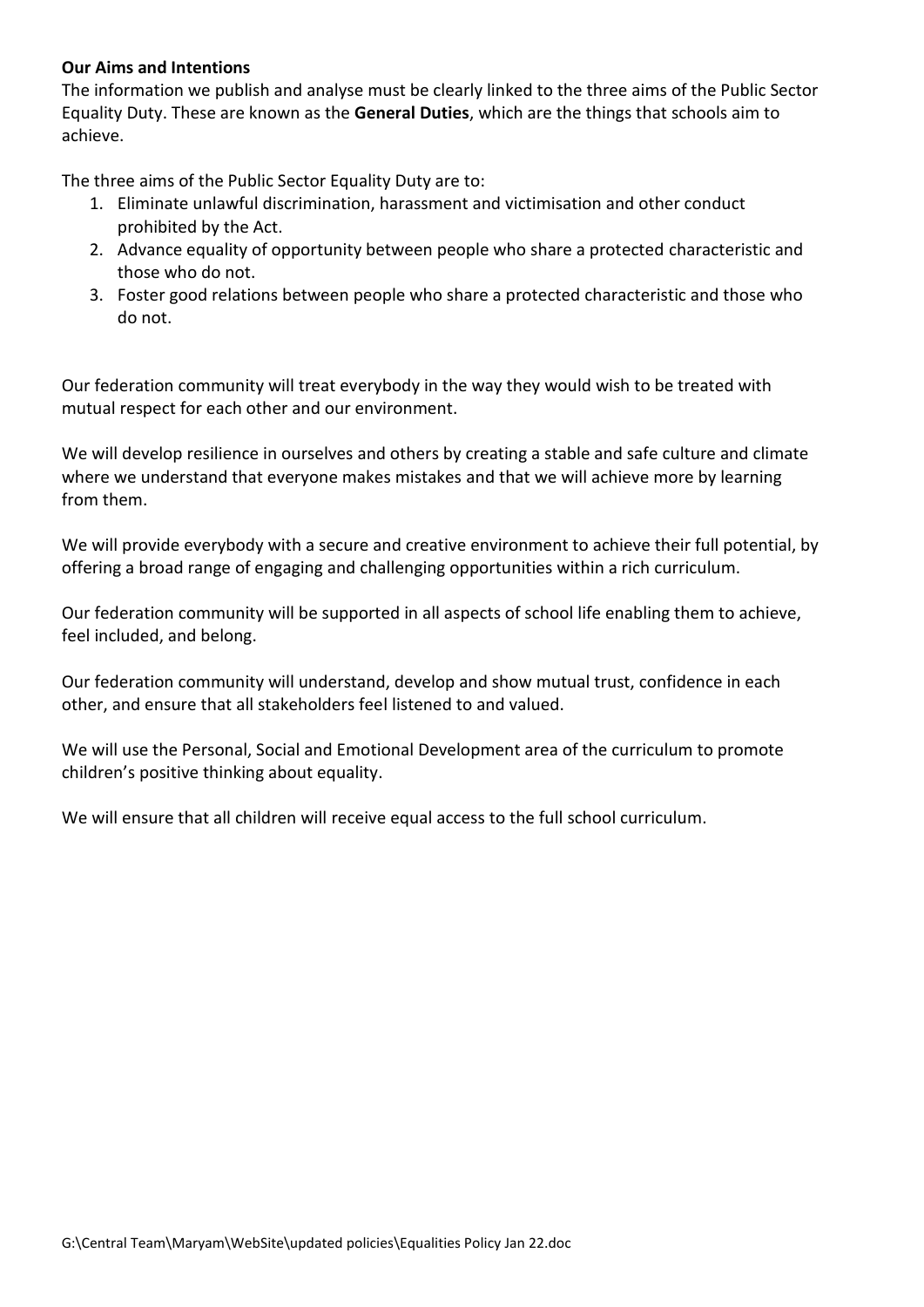#### **Our Objectives outline how we implement our aims**

- We will ensure that equal rights and diversity are an integral part of strategic and operational priorities.
- All employees will promote equality of opportunity.
- We will ensure that no individual is excluded from services because of their diverse requirements.
- Discrimination on any grounds will be unacceptable.
- Every member of the school and community will endeavour to personally contribute towards a happy, caring environment and showing respect for each other as individuals.
- We will strive to support all children and families in being able to contribute to life in Bradford, Britain and beyond. We will support children to develop into responsible citizens of the world.
- Through our Personal, Social and Emotional Development teaching we will identify and value commonality and shared values, difference and diversity.
- We will use role play, resources, visits, books and displays to enhance our teaching and demonstrate to children the richness within our differences.
- We will learn about and celebrate festivals from a variety of cultures.
- All staff will promote social cohesion within our schools, federation and local community.
- We will provide children and families with opportunities to explore and value the complexity of our personal and cultural identities through our rich curriculum.
- We will challenge stereotypes and help children to understand how and why they should be challenged in an age appropriate way.
- We will welcome everyone.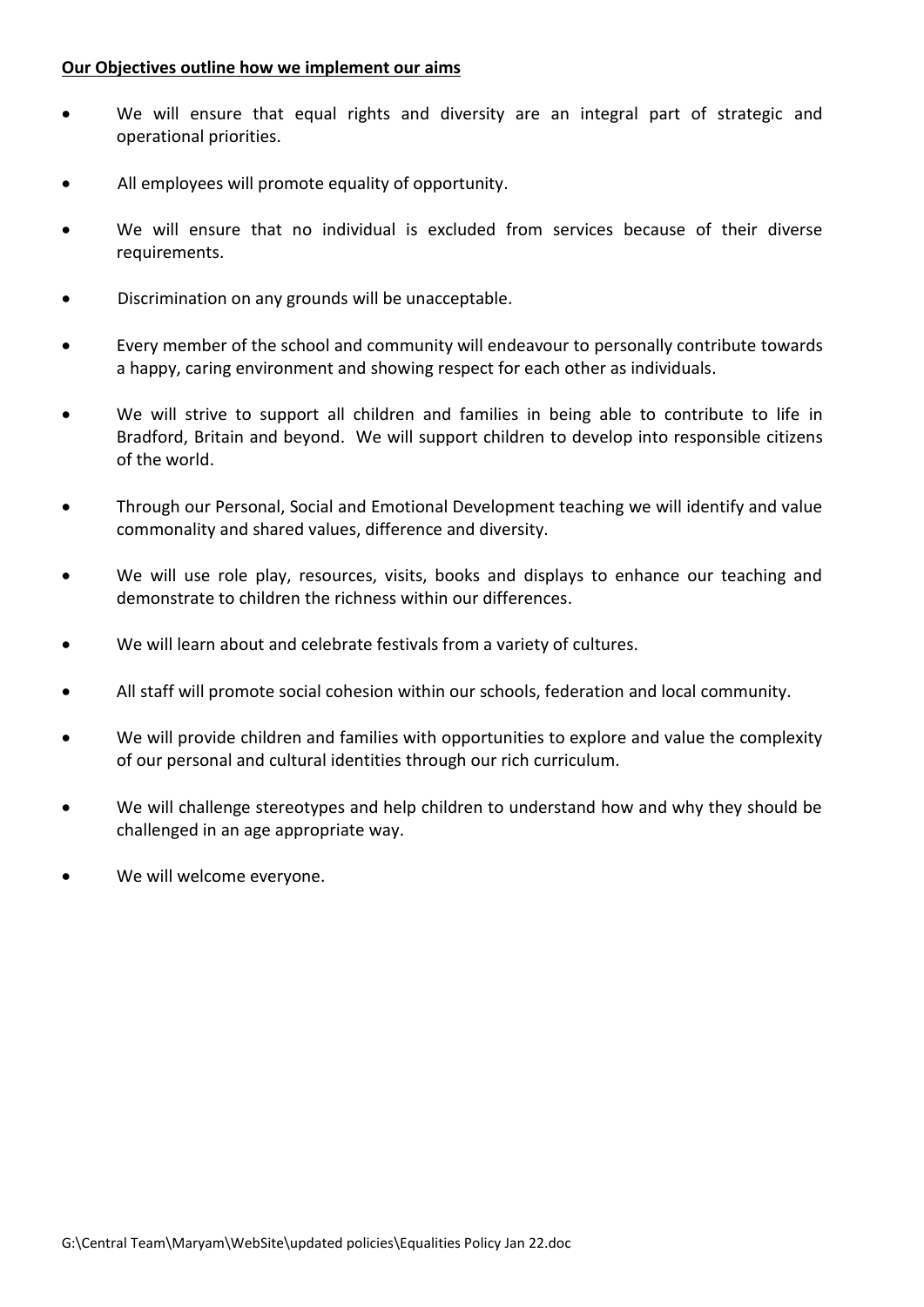# **Roles and Responsibilities**

Our Headteacher will:

 ensure that staff, parents/carers, pupils/students, governors, visitors and contractors are engaged in the development of and informed about the Equality Policy through asking for feedback wherever possible.

- oversee the effective implementation of the policy
- ensure staff have access to training which helps to implement the policy
- develop partnerships with external agencies regarding the policy so that the school's actions are in line with the best advice available
- monitor the policy and report to the Governing Body at least annually on the effectiveness of the policy and publish this information

 ensure that the staff team is kept up to date with any development affecting the policy or actions arising from it

Our governing body will:

- take full responsibility for the Equality Policy
- ensure that the objectives arising from the policy feed into School Improvement Plans
- support the Headteacher in implementing any actions necessary
- engage with parents and partner agencies about the policy
- evaluate and review the policy every 3 years and the objectives annually

Our Senior Leaders will:

- have responsibility for supporting other staff in implementing this policy
- provide a lead in the dissemination of information relating to the policy
- with the Headteacher, provide advice/support in dealing with any incidents/issues

Our pupils/students will:

- be involved in the further development of the policy through the PSED curriculum and will understand how it relates to them, appropriate to age and ability
- be expected to act in accordance with the policy
- be encouraged to actively support the policy

Our parents/carers will:

- be given accessible opportunities to become involved in the development of the policy through parents' forum and other engagement activities.
- have access to the policy through school websites
- be encouraged to actively support the policy
- be encouraged to attend any relevant meetings and activities related to the policy
- be informed of any incident related to this policy which could directly affect their child

Our school staff will:

- be involved in the further development of the policy through staff feedback questionnaires, meetings and through providing an open culture where all staff are encouraged to express their views.
- be fully aware of the Equality Policy and how it relates to them
- make known any queries or training requirements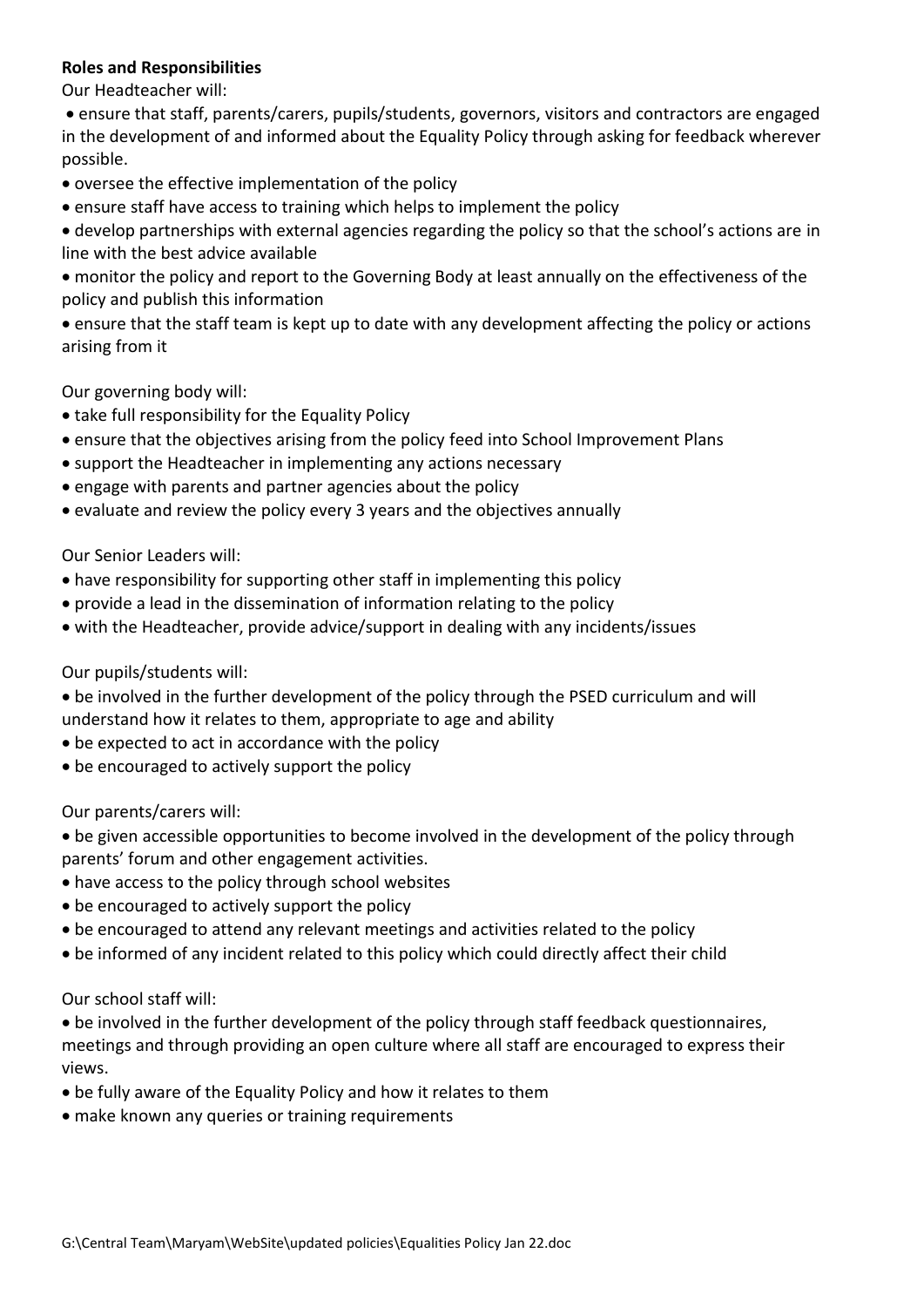Relevant voluntary or community groups and partner agencies will:

- Be involved in the further development of the policy where appropriate
- Be encouraged to support the policy
- Be encouraged to attend any relevant meetings and activities related to the policy

#### **Monitoring**

We will monitor the objectives of this policy yearly and report to the governing body on progress made.

Monitoring will be completed through classroom observations, verbal and written feedback from stakeholders and through audits of environments and resources.

Monitoring will be both formal and informal.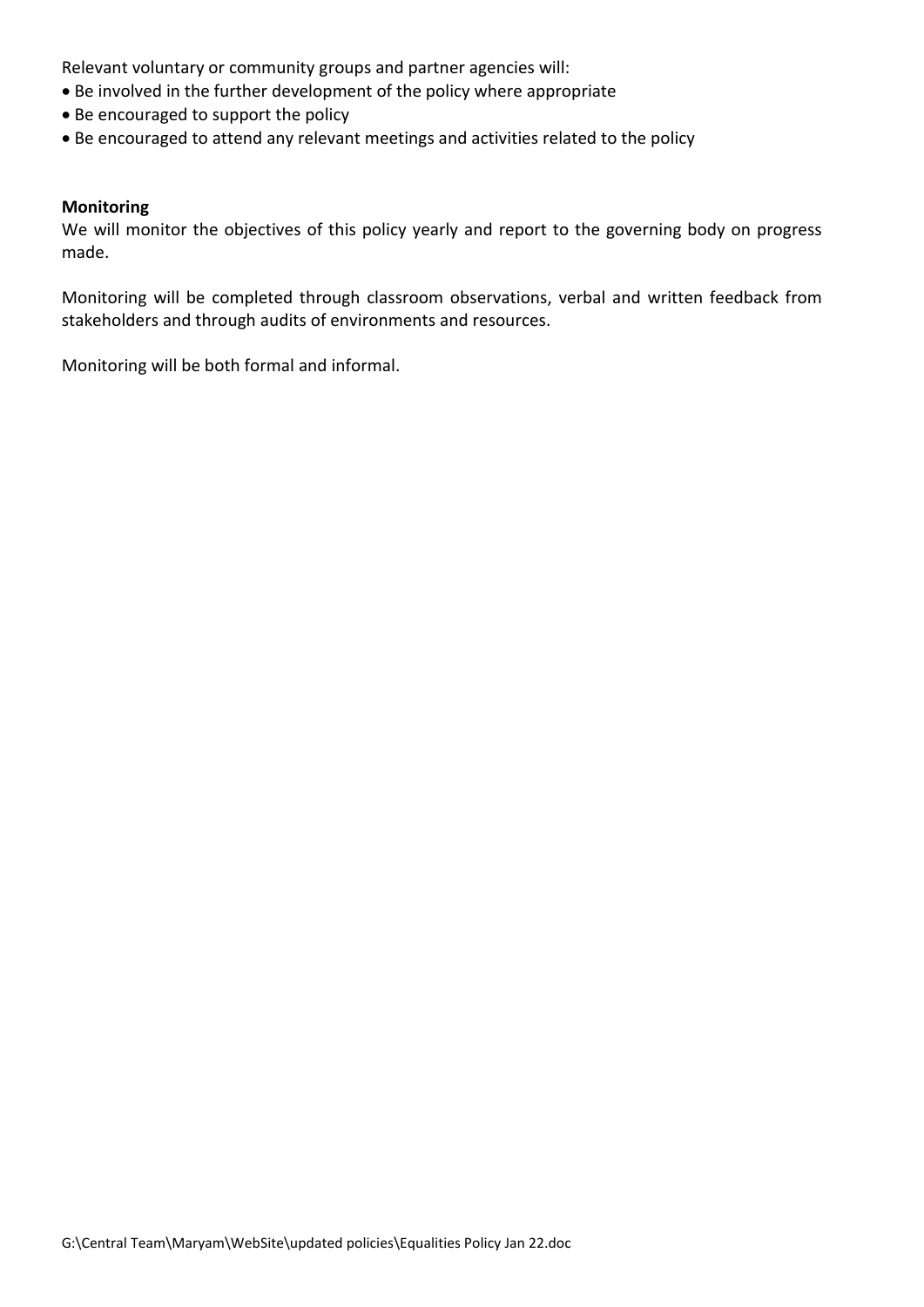# **1. Discrimination**

All forms of discrimination by any person within the school will be treated seriously. These will be reported on an incident form and offending individuals will be informed that such behaviour is unacceptable. If there are subsequent incidents these will be considered by Senior Management and advice taken on appropriate action. Racist symbols, badges or insignias on clothing are forbidden in our schools.

# **2. Promoting diversity**

The school values diversity amongst the staff. In all staff appointments, the best candidate will be appointed, based on strict professional criteria. In line with the DDA 1995 we will consider changes to the job/duties where a person with a disability is the best candidate, however may not be able to undertake certain aspects of the job. The federation acknowledges that members of our schools come from diverse cultural, racial and social economic backgrounds and we endeavour to foster an atmosphere of mutual respect in order to help to promote a society in which there is social, religious and racial harmony.

In order to understand the background and experiences of ethnic minority pupils and to raise expectations of their potential, staff need to be aware of the historical and contemporary processes which have caused, and may continue to sustain, racism. Close liaison with families is our practice and is beneficial to all. The staff will keep themselves informed about demographic changes in the school locality. Professional development about understanding the cultures, languages and historical facts about new arrivals will be provided as necessary as will training in relation to the history of disability.

The school views language diversity positively and staff must be aware of the languages and dialects spoken by pupils and their families. Children and staff must feel that their languages and dialects are valued. They must therefore be allowed to use their home language in school but never use it knowingly to exclude others.

# **3. The Curriculum**

All children must have access to the school's curriculum. Staff must be constantly aware that their own expectations affect the achievement, behaviour and status of each child. The curriculum must be balanced, objective and sensitive to all pupils.

We aim to provide for all children irrespective of their gender, ability, disability and race, ethnic or national origins. Whenever possible staff must ensure that the resources used in all areas are multicultural and non-sexist, containing positive images of all groups including disabled people. Variety should be evident in the morals, stories and information offered to all children. Children should have access to accurate information about similarities and difference between cultural groups recognising that some hearing impaired people consider themselves from a different cultural group rather than that they have a disability.